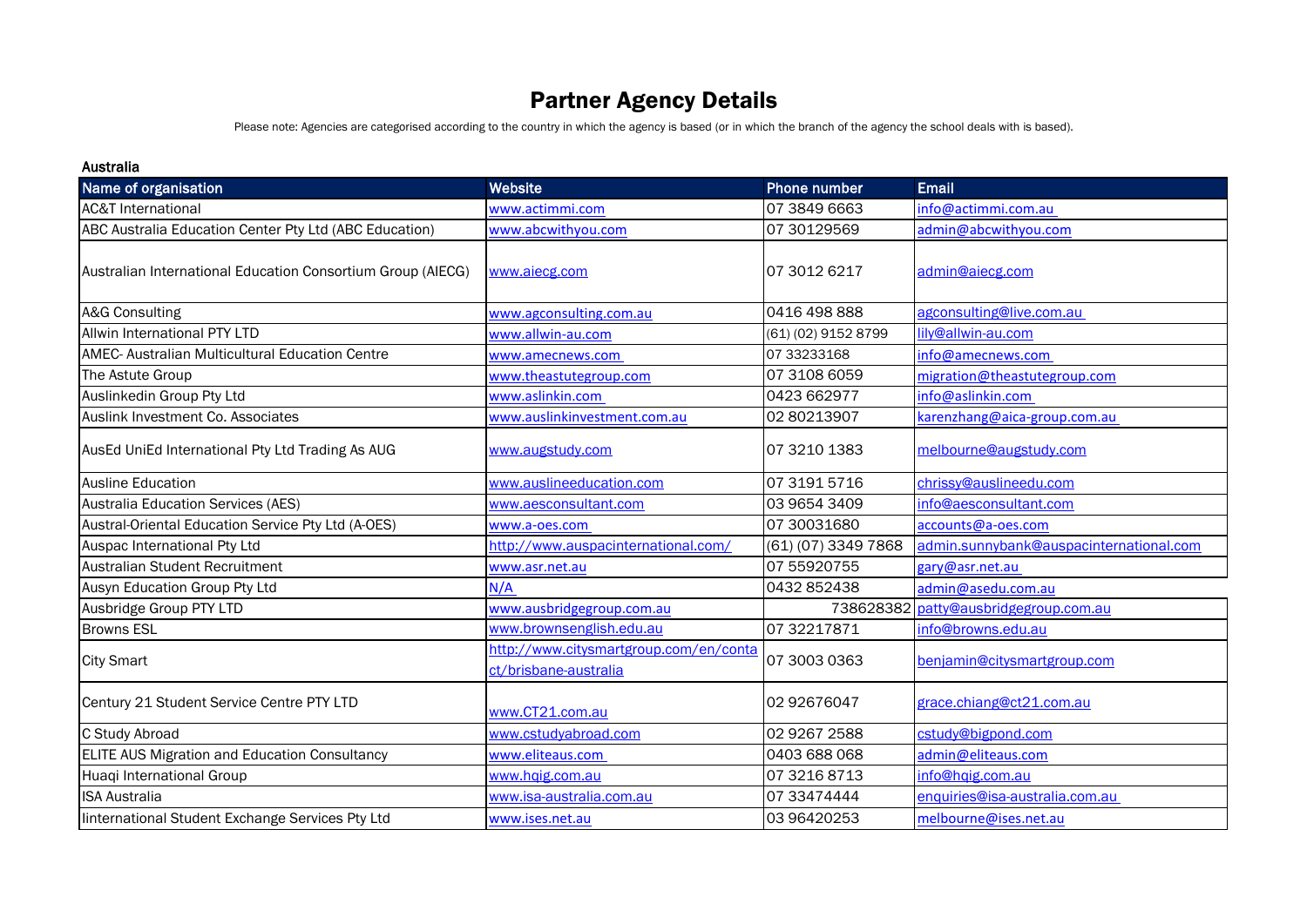| Koala International Pty Ltd | www.acecexchanges.com      | 0411794587    | admin@acecexchanges.com        |
|-----------------------------|----------------------------|---------------|--------------------------------|
| Ozsky International         | www.ozs.com.au             | 07 5631 4567  | admin@ozs.com.au               |
| Sinooz Cooperation Services | www.sinooz.com.au          | 107 3277 6390 | xintinghui@gmail.com           |
| Study Tours Australia       | www.studytouraustralia.com | 0433 033 892  | info@studytouraustralia.com    |
| <b>Yes Education Group</b>  | www.yesedugroup.com.au     | 02 91892324   | socialmedia@yesedugroup.com.au |

#### China

| Name of organisation                                              | Website                    | <b>Phone number</b>     | Email                      |
|-------------------------------------------------------------------|----------------------------|-------------------------|----------------------------|
| <b>ABC Eductions</b>                                              | N/A                        | +886 2 255 221 36       | taipei@abcwithyou.com      |
| <b>Austar Group</b>                                               | www.austarstudy.com        | 86 1059071622           | student@austargroup.com    |
| Azy Education International                                       | http://www.azyedu.com/     | +86 755 833 55899       | oscar@azyedu.com           |
| <b>I</b> China Education International                            | http://en.ceiwow.com/      | +86 10 6580 2280        | director@eduwo.com         |
| D< Consultants Ltd                                                | www.edudlt.com             | 045182307080            | australia@edubridge.com.cn |
| EIC Education International Cooperation (EIC) Group Limited       | http://eiceducation.com/   | 85 2 2736 0200          | partners@eiceducation.com  |
| <b>GLC</b> International Group                                    | http://www.glc-group.co/   | +86 21 64375665         | rickglc@163.com            |
| <b>GZL</b>                                                        | www.gzlco.com              | 86 2032689133           | gzl-oceania@gzlco.com      |
| Hwait International Group                                         | www.hwait.com              | +86 21 60445560         | nelson.ni@hwait.com        |
|                                                                   |                            |                         |                            |
| Nanjing AUFINE Intl Cultural & Consulting Pty Lts                 |                            | 086 2583690313          | rebecca@aufine.org         |
| Shanghai OvEdu Consulting Co Ltd                                  | N/A                        | 862152928777 Ext<br>122 | account.sh@ovedu.org       |
| Shaanxi Education Committee<br><b>Exchange Centre Information</b> | www.english.shaanxi.gov.cn | +86 29 8842 5761        | Infor.dept@126.com         |

### Korea

| Name of organisation          | <b>Website</b>        | <b>Phone number</b> | Email                         |
|-------------------------------|-----------------------|---------------------|-------------------------------|
| Kokos                         | www.ikokos.com        | 07 3221 1688        | b.hwang@ikokos.com            |
| <b>IDOM Education Pty Ltd</b> | www.australiatips.net | 07 30128383         | $\log_{10}$ ioseph@domedu.com |
| <b>QB</b> Global              | N                     | 82 25255908         | lanakim@qbglobal.org          |

# Hong Kong

| Name of organisation             | <b>Website</b>  | <b>Phone number</b>  | Email'      |
|----------------------------------|-----------------|----------------------|-------------|
| <b>AEC Education Consultancy</b> | www.aecl.com.hk | 852 25986166         |             |
| Access Academic Consultancy      | www.aac.hk      | 7 877<br>IRF<br>ے ےں | linto@aac.h |